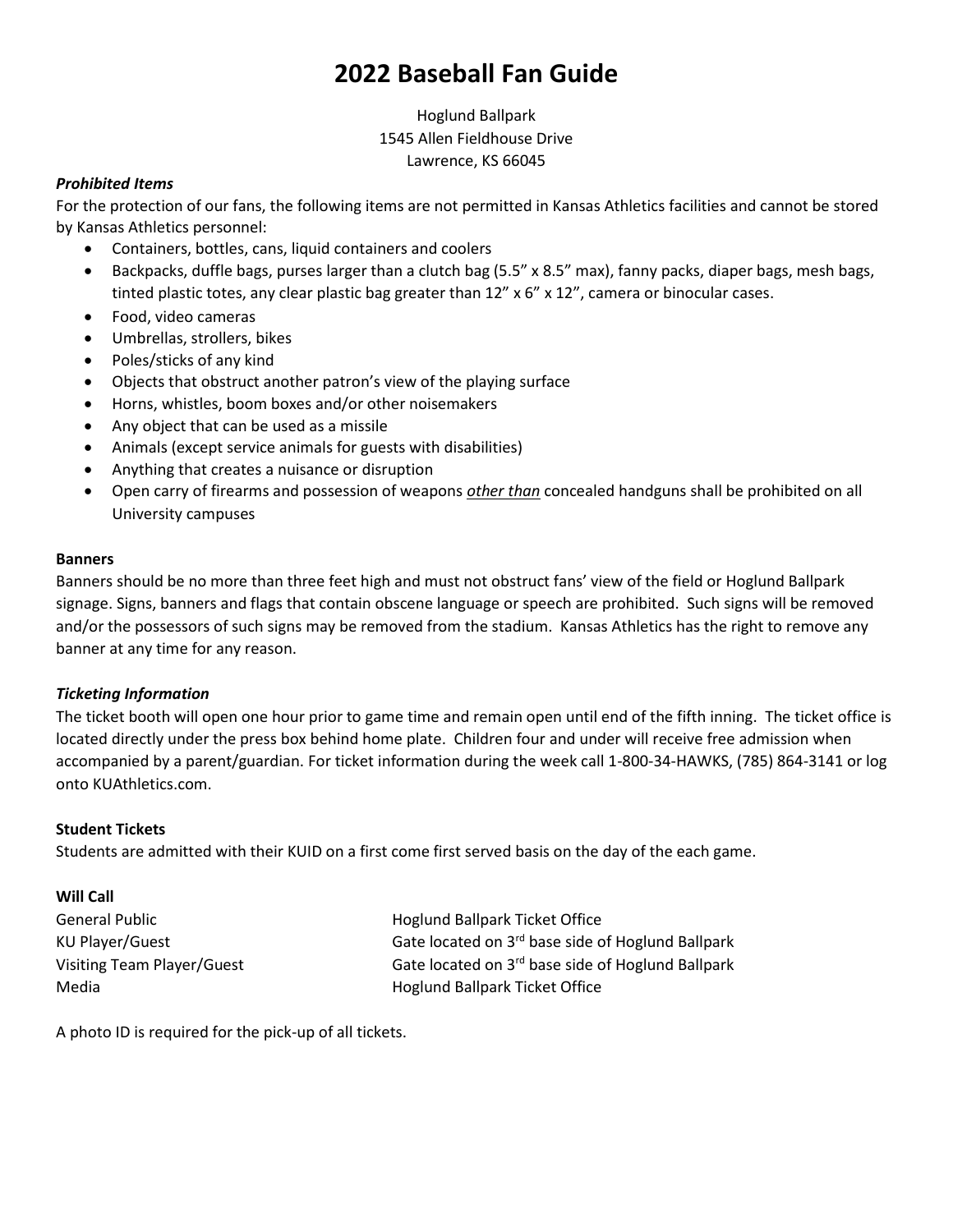

## *Parking Information*



Parking garage that requires payment 24/7, including weekends.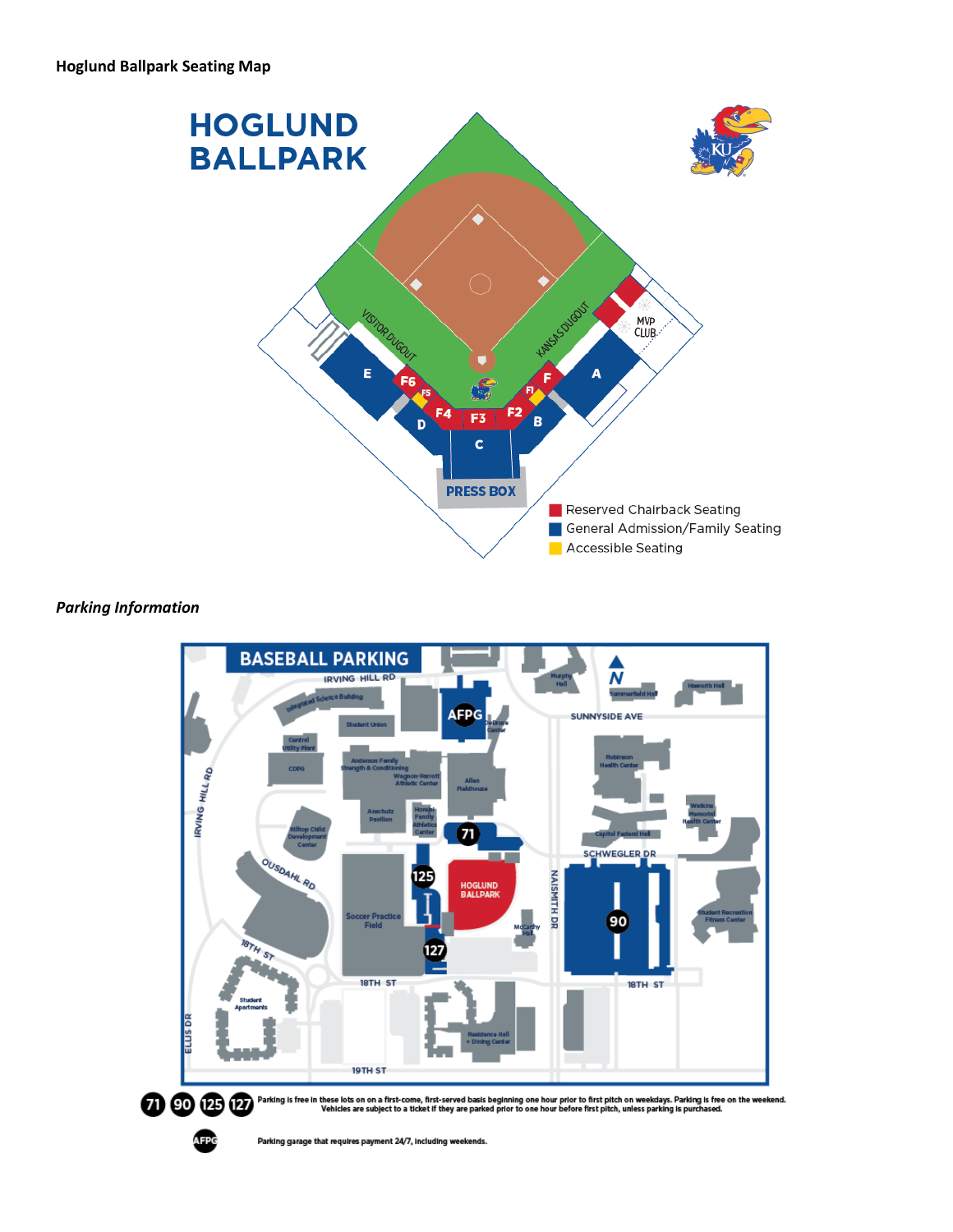## **Accessible/Limited Mobility Parking**

Accessible/limited mobility parking is available north of Hoglund Ballpark in Lot 71 on a first-come, first-served basis. A state-issued accessible license plate or hang tag must be displayed. A personal identification card will also be required.

## **Other Parking**

Parking is available in all yellow lots surrounding Allen Fieldhouse and Horejsi Family Volleyball Arena starting one hour prior to first pitch on weekdays and all day on weekends.

## *Facility Information*



#### **Lost and Found**

Inquiries regarding lost items during a game should be directed to the event staff wearing red polos. If you discover a missing item after you leave the facility you may call (785) 864-0591 Monday through Friday between 9:00 a.m.- 5:00 p.m.

#### **Gates**

Gates open three hours before first pitch for fans wanting to watch batting practice. One hour before first pitch, those in the stands will be asked to go to the gates to have their tickets scanned.